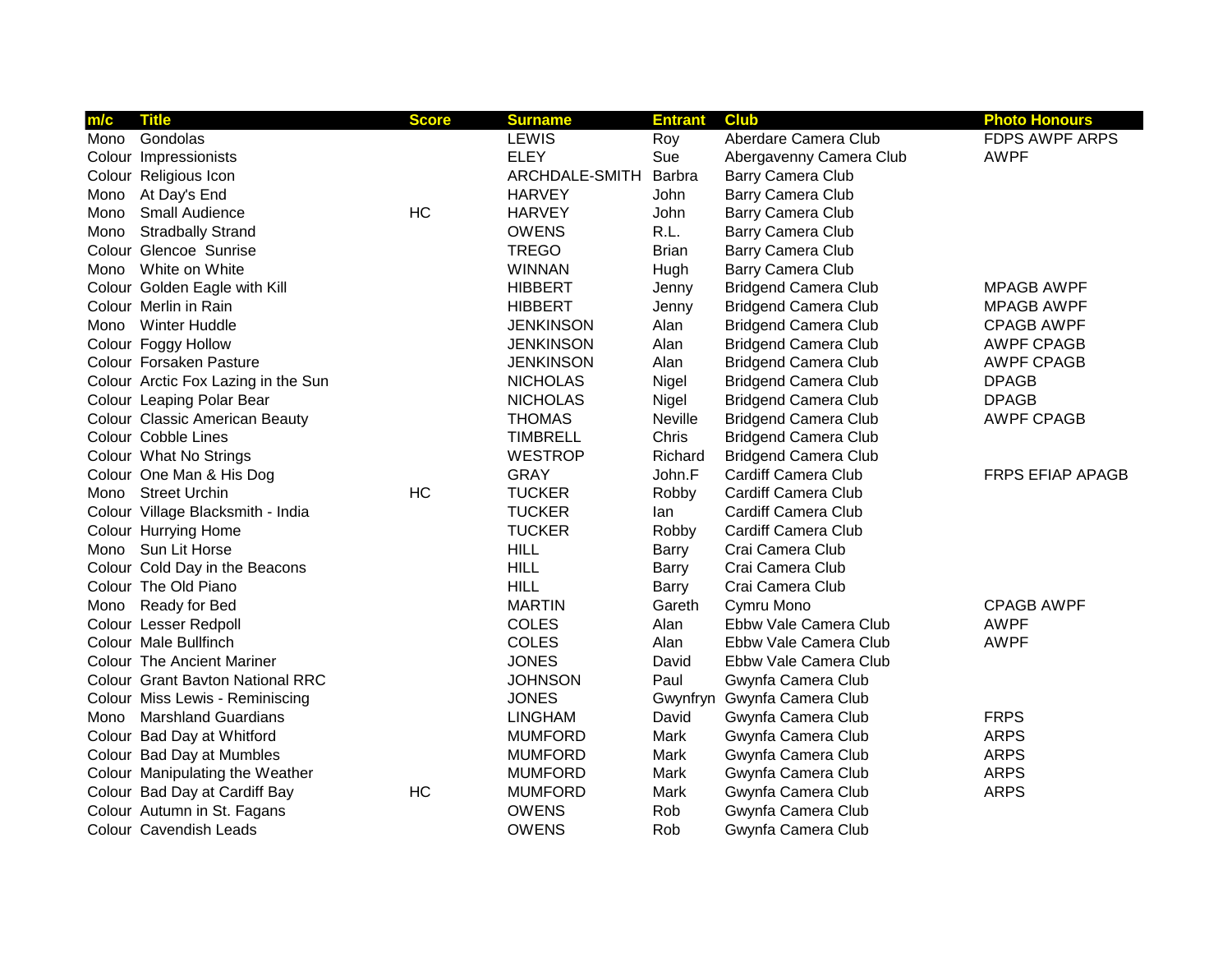|      | Colour Prosperity                       |                            | <b>OWENS</b>     | Rob            | Gwynfa Camera Club                  |                   |
|------|-----------------------------------------|----------------------------|------------------|----------------|-------------------------------------|-------------------|
|      | Colour Petrified Trees in Yellowstone   |                            | <b>SEWELL</b>    | <b>Brian</b>   | Gwynfa Camera Club                  | <b>ARPS AWPF</b>  |
|      | Colour Rock Shapes and Colours, Wyoming | Leo SC                     | <b>SEWELL</b>    | <b>Brian</b>   | Gwynfa Camera Club                  | <b>ARPS AWPF</b>  |
|      | Colour Dipper Cinclus cinclus           |                            | <b>STEWART</b>   | Alec           | Gwynfa Camera Club                  |                   |
|      | Colour Dipper on Taff Fechan            |                            | <b>STEWART</b>   | Alec           | Gwynfa Camera Club                  |                   |
|      | Colour Little Owl on Wall               |                            | <b>STEWART</b>   | Alec           | Gwynfa Camera Club                  |                   |
|      | Colour Orange Tip on Cuckoo Flower      |                            | <b>STEWART</b>   | Alec           | Gwynfa Camera Club                  |                   |
|      | Colour Trees in the Snow                |                            | <b>TIDMAN</b>    | Chris          | Gwynfa Camera Club                  |                   |
|      | Colour Dancing around the Bride         |                            | <b>TIDMAN</b>    | Chris          | Gwynfa Camera Club                  |                   |
|      | Mono Wind Farm, Avila, Spain            |                            | <b>WOOLFORD</b>  | Leigh          | Gwynfa Camera Club                  | <b>AWPF AFIAP</b> |
|      | Colour Pedny Beach & Logan Rock         |                            | <b>WOOLFORD</b>  | Leigh          | Gwynfa Camera Club                  | <b>AWPF AFIAP</b> |
|      | Colour Second Crossing                  |                            | <b>DEE</b>       | Tom            | Inn Focus Group                     |                   |
| Mono | Nun's Cross Farm, Dartmoor              |                            | <b>KITSON</b>    | David          | Inn Focus Group                     |                   |
| Mono | Wizened                                 |                            | <b>MORGAN</b>    | Phil           | Inn Focus Group                     |                   |
|      | Mono Evil Eyes                          | <b>Best People</b>         | <b>MORGAN</b>    | Phil           | Inn Focus Group                     |                   |
|      | Colour Asylum Days                      |                            | <b>MORGAN</b>    | Phil           | Inn Focus Group                     |                   |
|      | Colour In for the kill                  |                            | <b>MORGAN</b>    | Phil           | Inn Focus Group                     |                   |
|      | Colour Putting the World to Rights      |                            | <b>MORGAN</b>    | Phil           | Inn Focus Group                     |                   |
| Mono | Vic the Printer                         |                            | <b>MUNRO</b>     | lan            | Inn Focus Group                     |                   |
| Mono | <b>Business Matters</b>                 |                            | <b>MUNRO</b>     | lan            | Inn Focus Group                     |                   |
| Mono | Mr Saddler                              |                            | <b>MUNRO</b>     | lan            | Inn Focus Group                     |                   |
|      | Colour The Candlemaker                  |                            | <b>MUNRO</b>     | lan            | Inn Focus Group                     |                   |
|      | Colour The Fun House                    | <b>Best Creative MUNRO</b> |                  | lan            | Inn Focus Group                     |                   |
|      | Colour It's History                     | Philippa SC                | <b>MUNRO</b>     | lan            | Inn Focus Group                     |                   |
| Mono | Dejected                                |                            | <b>ROBERTS</b>   | Andrew         | Inn Focus Group                     |                   |
| Mono | Fallout                                 |                            | <b>ROBERTS</b>   | Andrew         | Inn Focus Group                     |                   |
|      | Mono Forgotten                          | <b>HC</b>                  | <b>ROBERTS</b>   | Andrew         | Inn Focus Group                     |                   |
|      | Colour Caprinus Micaceous               |                            | <b>ROBERTS</b>   | Andrew         | Inn Focus Group                     |                   |
|      | Colour Nuthatch                         |                            | <b>ROBERTS</b>   | Andrew         | Inn Focus Group                     |                   |
|      | Mono Hard Man                           |                            | <b>WILLIAMS</b>  | Gerwyn         | Inn Focus Group                     |                   |
|      | Colour Stob Dearg                       |                            | <b>WILLIAMS</b>  | Gerwyn         | Inn Focus Group                     |                   |
|      | Colour Out of Time                      |                            | <b>WILLIAMS</b>  | Gerwyn         | Inn Focus Group                     |                   |
|      | Colour Disconnected                     | HC                         | <b>WILLIAMS</b>  | Gerwyn         | Inn Focus Group                     |                   |
|      | Colour Nothing on the TV tonight, love  |                            | <b>WILLIAMS</b>  | Helen          | Inn Focus Group                     |                   |
|      | Colour Introducing Sound City           |                            | <b>HARRIES</b>   | Graham         | Llanelli Photographic Society       |                   |
|      | Colour Subway Artist                    |                            | <b>MALLETT</b>   | Arthur         | Llanelli Photographic Society       | <b>AWPF</b>       |
|      | Colour A Swift Half                     |                            | <b>MARTIN</b>    | Gary           | Llanelli Photographic Society       |                   |
|      | Colour Hold Tight                       |                            | <b>HOOPER</b>    | Richard        | Merthyr Tydfil Photographic Society |                   |
|      | Colour Royal Tern Landing               | HC                         | <b>KINGSWELL</b> | <b>Malcolm</b> | Merthyr Tydfil Photographic Society |                   |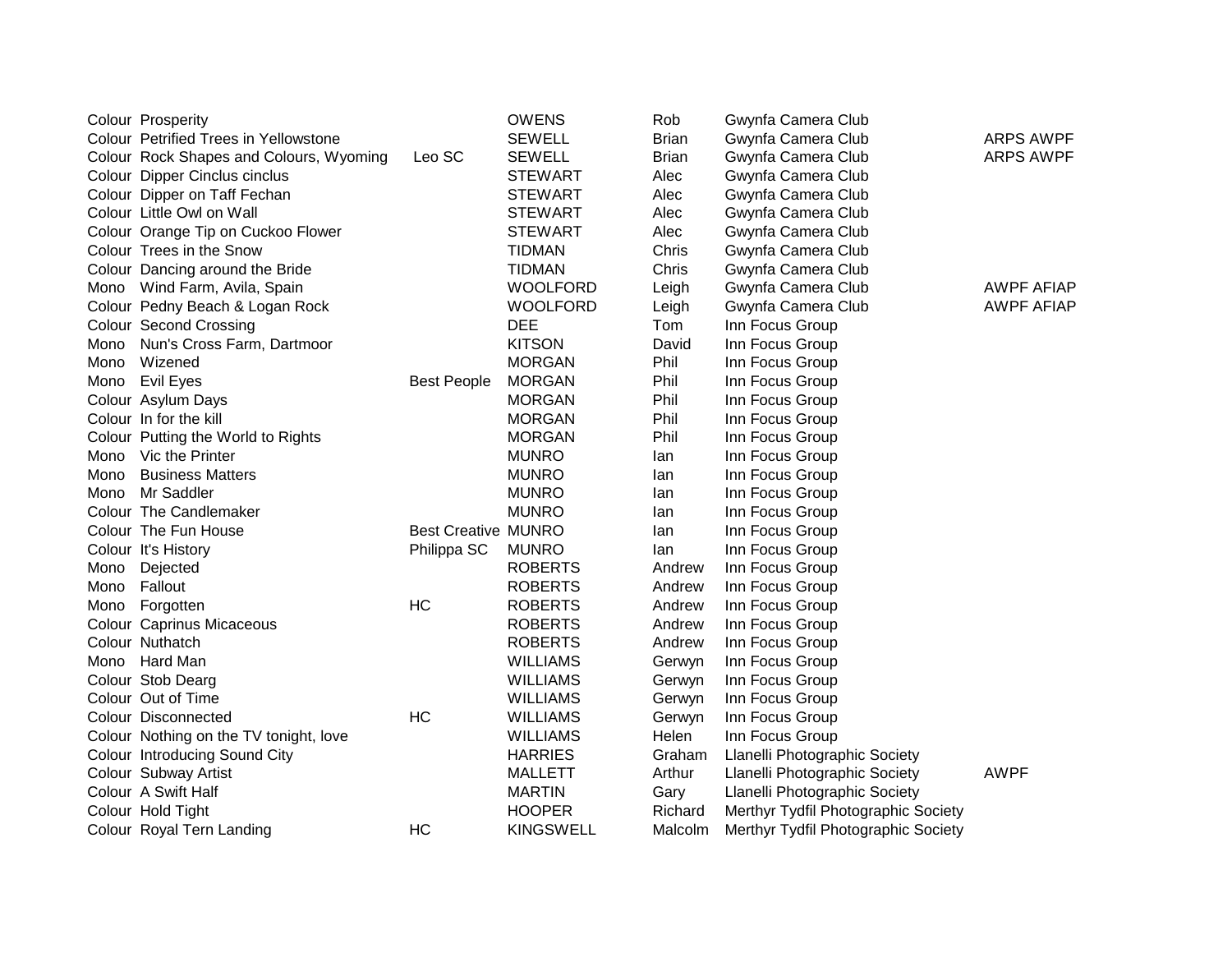| Mono      | <b>Frosted Field</b>                    |                               | <b>LLOYD</b>     | Robert       | Merthyr Tydfil Photographic Society | <b>FRPS DPAGB</b>      |
|-----------|-----------------------------------------|-------------------------------|------------------|--------------|-------------------------------------|------------------------|
| Mono      | Snowed In                               |                               | <b>LLOYD</b>     | Robert       | Merthyr Tydfil Photographic Society | <b>FRPS DPAGB</b>      |
|           | Colour Morning in the Valley            |                               | <b>LLOYD</b>     | Robert       | Merthyr Tydfil Photographic Society | <b>FRPS DPAGB</b>      |
| Mono      | Morning - Lyme Regis                    |                               | <b>STRINGER</b>  | Alan         | Monmouth Photographic Club          | <b>ARPS DPAGB</b>      |
| Mono      | Snow Leopard on Rocks                   |                               | <b>COWEN</b>     | Linda        | Neath Photographic Society          |                        |
|           | Colour Tiger at Rest                    |                               | <b>COWEN</b>     | Linda        | Neath Photographic Society          |                        |
|           | Colour Grey Wolves in the Snow          |                               | <b>COWEN</b>     | Linda        | Neath Photographic Society          |                        |
| Mono      | The round Up                            |                               | <b>EDWARDS</b>   | David.L      | Neath Photographic Society          | <b>AFIAP</b>           |
| Mono      | Fighting to Win                         | <b>Best Mono</b>              | <b>EDWARDS</b>   | David.L      | Neath Photographic Society          | <b>AFIAP</b>           |
|           | Colour Gypsy in Red Turban              |                               | <b>EDWARDS</b>   | David.L      | Neath Photographic Society          | <b>AFIAP</b>           |
|           | Colour Puma Walking Through Snow        |                               | <b>EDWARDS</b>   | David.L      | Neath Photographic Society          | <b>AFIAP</b>           |
|           | Colour Snow Leopard in Blizzard         | HC                            | <b>EDWARDS</b>   | David.L      | Neath Photographic Society          | <b>AFIAP</b>           |
| Mono      | The Great Escape                        |                               | <b>EMERY</b>     | Cliff        | Neath Photographic Society          | <b>CPAGB</b>           |
| Mono      | Jonny Reb                               |                               | <b>THOMAS</b>    | Haydn        | Neath Photographic Society          | <b>AFIAP DPAGB</b>     |
|           | Colour Juvenile White Tailed Eagle      |                               | <b>THOMAS</b>    | Haydn        | Neath Photographic Society          | <b>AFIAP DPAGB</b>     |
|           | Colour Wet Track No 4                   |                               | <b>THOMAS</b>    | Haydn        | Neath Photographic Society          | <b>AFIAP DPAGB</b>     |
|           | Colour The Secret                       |                               | <b>HAYES</b>     | Sean         | New Quay Camera Club                |                        |
|           | Colour In the Red Corner                |                               | <b>BOXER</b>     | Darren       | Port Talbot Camera Club             |                        |
|           | Colour Bare Winter                      | <b>HC</b>                     | <b>BOXER</b>     | Darren       | Port Talbot Camera Club             |                        |
|           | Colour Abandoned                        |                               | <b>MARTIN</b>    | Gareth       | Port Talbot Camera Club             | <b>CPAGB AWPF</b>      |
|           | <b>Colour Grittiness of Dereliction</b> |                               | <b>MARTIN</b>    | Gareth       | Port Talbot Camera Club             | <b>CPAGB AWPF</b>      |
|           | Colour Standing Guard                   |                               | <b>MARTIN</b>    | Susan        | Port Talbot Camera Club             |                        |
|           | Colour The Changing Room                |                               | <b>MARTIN</b>    | Susan        | Port Talbot Camera Club             |                        |
| Mono      | Dolbadarn Castle                        |                               | <b>THOMAS</b>    | Peter        | Port Talbot Camera Club             |                        |
|           | Colour Sorry, No Fuel Today             | HC                            | <b>THOMAS</b>    | Peter        | Port Talbot Camera Club             |                        |
|           | Colour Riding the wave                  |                               | <b>LOOSEMORE</b> | Les          | Pyle and Porthcawl                  | <b>ARPS AWPF</b>       |
|           | <b>Colour Winter Sunset</b>             |                               | <b>LOOSEMORE</b> | Les          | Pyle and Porthcawl                  | <b>ARPS AWPF</b>       |
|           | Colour Girl with Red Bag                |                               | <b>JAMES</b>     | Trevor       | Rhondda Camera Club                 |                        |
| Mono      | <b>Accordion Man</b>                    |                               | LANT             | Adrian       | Rhondda Camera Club                 |                        |
| Mono      | <b>Remembering Tonypandy Riots</b>      |                               | <b>MERRY</b>     | <b>Brian</b> | Rhondda Camera Club                 | <b>LRPS AWPF CPAGB</b> |
|           | Colour Wild Goose Chase                 |                               | <b>MERRY</b>     | <b>Brian</b> | Rhondda Camera Club                 | <b>LRPS AWPF CPAGB</b> |
| Mono      | Holy Man                                |                               | <b>NORTON</b>    | David        | Rhondda Camera Club                 |                        |
| Mono      | Barry                                   |                               | <b>COFFEY</b>    | Dave         | Swansea Camera Club                 | <b>ARPS</b>            |
|           | Colour Embankment                       |                               | <b>DAVIES</b>    | Ann          | Swansea Camera Club                 | <b>EFIAP DPAGB</b>     |
|           | Colour Bottles and Jars                 | <b>Best Still Life DAVIES</b> |                  | Ann          | Swansea Camera Club                 | <b>EFIAP DPAGB</b>     |
|           | Colour Suckling Grey Seal Pup with Cow  |                               | <b>ELLIS</b>     | Jennifer     | Swansea Camera Club                 |                        |
|           | Colour Taking the Pic                   |                               | <b>RUSS</b>      | Dennis       | Swansea Camera Club                 | <b>AWPF AFIAP</b>      |
|           | Colour Burry Port Light House           |                               | <b>STICKLER</b>  | Peter        | Swansea Camera Club                 | <b>AWPF</b>            |
| Mono Wolf |                                         |                               | <b>BAXTER</b>    | Andrew       | <b>Tenby Camera Club</b>            | <b>DPAGB EFIAP</b>     |
|           |                                         |                               |                  |              |                                     |                        |